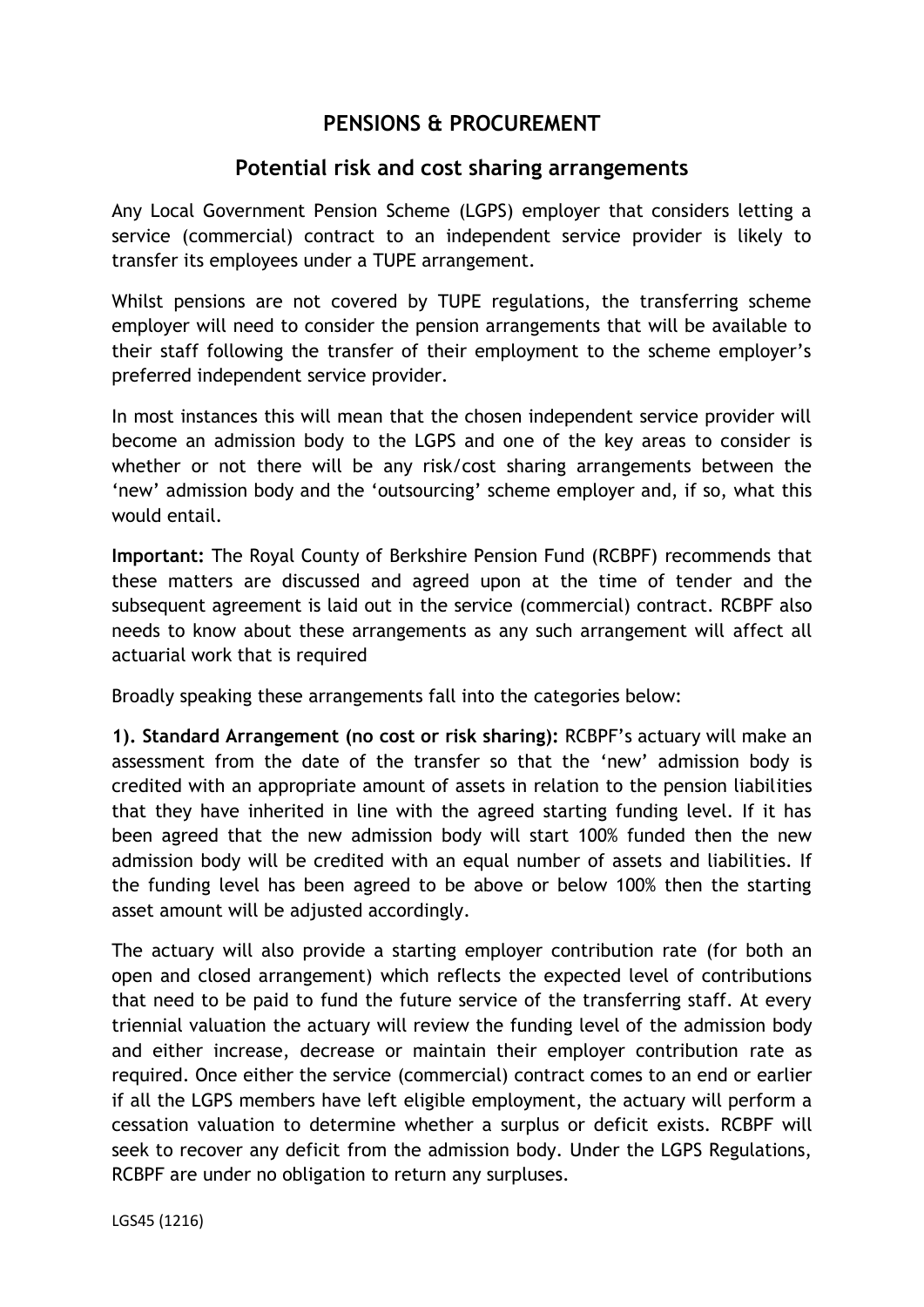As part of the admission agreement, the admission body will be responsible for pension strain costs where member benefits are released early as a result of the admission body's decision to allow a scheme member to retire through flexible retirement or as a result of redundancy or re-structuring of their business.

In this scenario, most of the pension risk lies with the new admission body. However, the scheme employer still retains some risk, as RCBPF require it to guarantee the scheme liabilities and once the admission body has ceased (and any cessation deficit has been paid) will merge the remaining assets and liabilities back with the scheme employer.

**Set-up costs**: it is policy to recharge the actuarial costs involved in this exercise to the scheme employer.

**2) Pass-Through Arrangement (cost or risk sharing arrangement in place):** 'Passthrough Arrangement' is the general name given to a wide variety of cost and risk sharing arrangements that can be put in place. By definition, this involves the scheme employer retaining some or all of the responsibility for the costs or risks related to the admission body's membership of the Pension Fund. Detailed below are some common examples of pass-through arrangements but these are by no means an exhaustive list and other arrangements are also possible.

**a). Complete pass-through:** The scheme employer remains responsibility for all of the admission body's employer pension contribution costs as well as any cessation amount. The admission body still needs to pay pension contributions directly to the RCBPF so this arrangement would normally operate in such a way that the admission body would pay contributions to Pension Fund as normal but then recharge the costs back to the scheme employer.

**Comment:** Under this arrangement, the admission body takes no risk at all and the scheme employer retains all of the pension costs and risk despite losing some control for certain relevant factors such as salary increases. However, normally the admission body would remain responsible for pension strain costs which result from an employer decision: e.g. redundancy, flexible retirement or awarding additional pension.

**b). Fixed employer contribution rate:** The scheme employer and admission body agree that the admission body will pay a fixed employer contribution rate for some or all of the contract period. The RCBPF must receive the actuarially assessed employer contribution amounts and would expect that the full employer contribution as certified by the actuary to be paid to the Pension Fund by the admission body.

Any difference in actual costs to the fixed costs would be dealt with by agreement between the scheme employer and the admission body as part of the service (commercial) contract. Normally any cessation deficit would remain the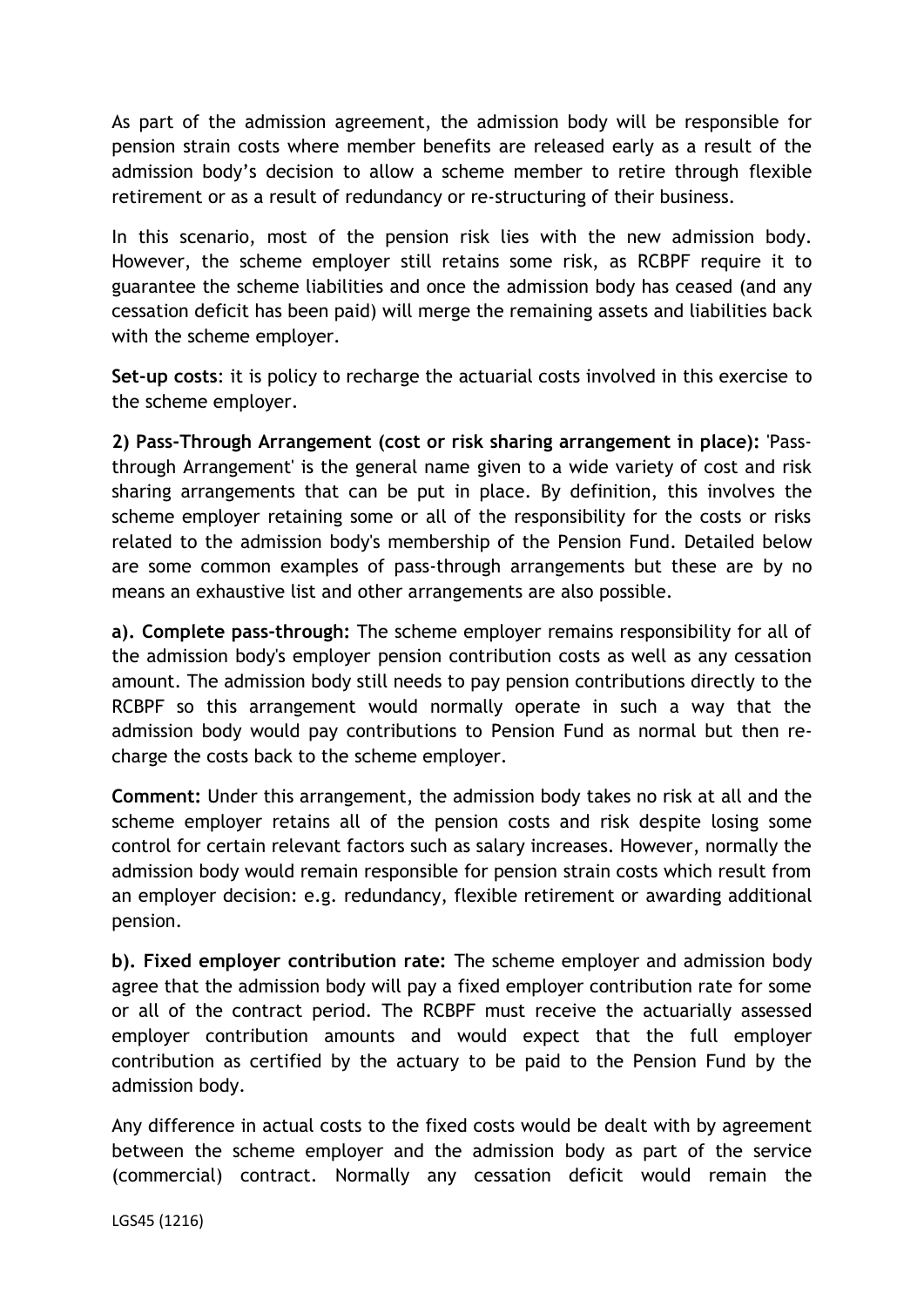responsibility of the scheme employer but this does not need to be the case; either way, the responsibility for any cessation amount should be clearly agreed by the two parties as part of the service (commercial) contract.

**Comment:** In terms of risk/cost sharing, this is similar in some ways to a) in that most of the risk sits with the scheme employer. However, both parties costs will be affected by salary increases while the scheme employer will still hold the risk related to changing actuarial assumptions and experience (e.g. investment returns, life-expectancy, inflation etc.).

**c). Future service rate only:** The future service rate is the estimated amount of pension contributions that is required to pay for the expected future pension entitlement of members. For example, a future service rate of 15% that applies for 3 years means that the actuary predicts that paying an employer contribution rate of 15% for all members for three years will be sufficient to fund the next 3 years worth of pension accrual. This ignores any funding that may be required for any previous deficit.

Hence, under this arrangement the admission body would only be responsible for the estimated cost of any future accrual but the scheme employer would take responsibility for any deficit or surplus. Logically it tends to follow that the scheme employer would be responsible for any cessation deficit or surplus as well. However, again, this should be explicitly agreed between the two parties in the service (commercial) contract to remove any doubt.

**Comment**: Under this arrangement, there is a more even share of risks between the two parties. Both parties are exposed to the risk of changing actuarial assumptions and predicted investment returns although only the scheme employer is responsible for actual experience.

**d). Capped employer contribution rate:** This type of arrangement will normally work in a similar way to the Standard Arrangement but here there will be a cap on how much the admission body is asked to pay (normally expressed as a percentage of pay but it is equally possible to do this on monetary payments). Whenever the employer contribution rate goes above the cap, the scheme employer will be required to pay the excess amount although such an arrangement would need to be agreed as part of the service (commercial) contract as the admission body would be required to pay the employer contributions at the rate as certified by the actuary to the Pension Fund.

**Comment:** The risk profile here is closer to the Standard Arrangement, typically with the admission body taking most of the risk. However, the risk profile will vary depending on how high the cap is.

**e). Cap and collar employer contribution rate:** This arrangement includes both the capped amount from d) but also a lower 'collar' amount. If the assessed